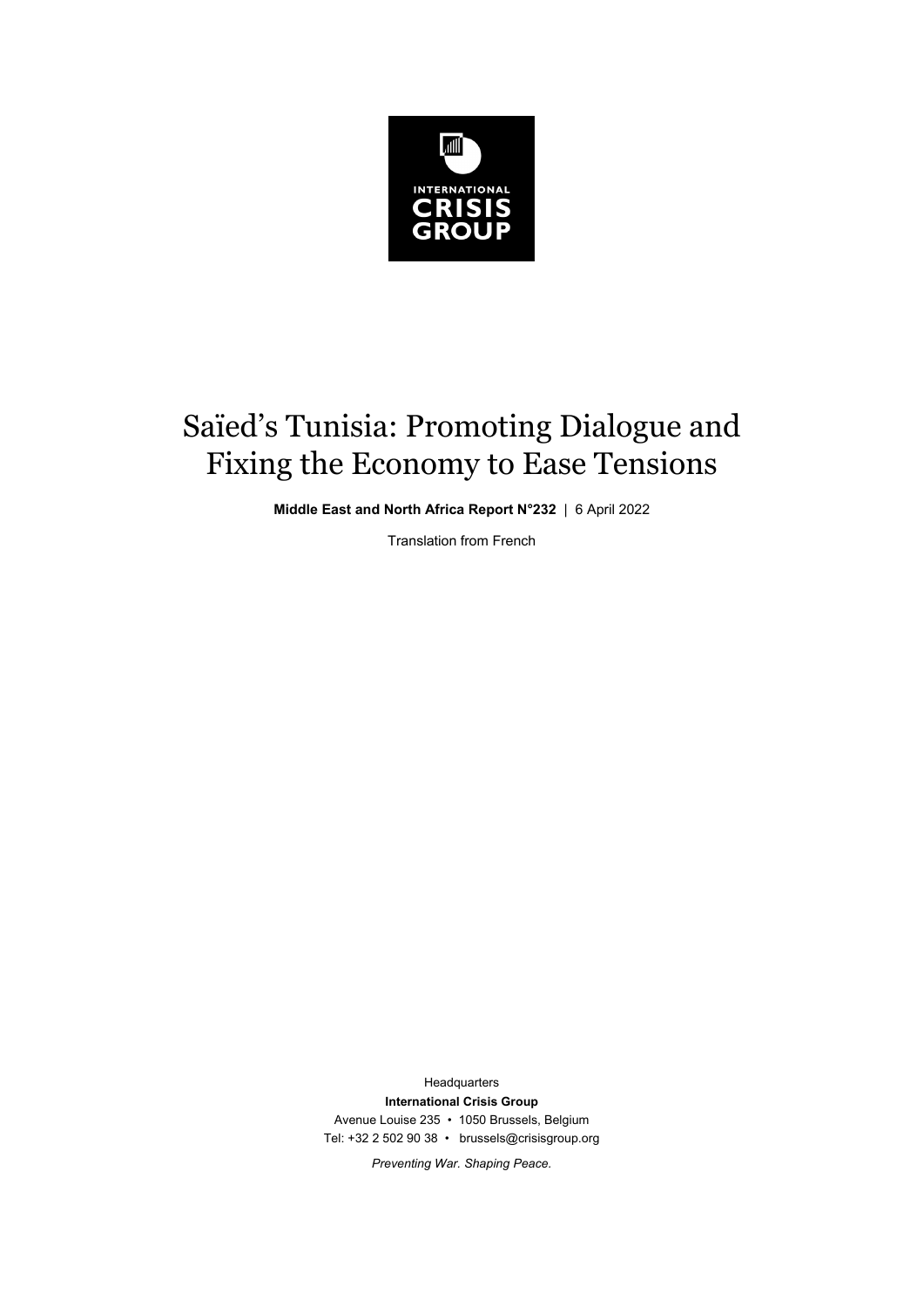## Principal Findings

**What's new?** Since seizing power on 25 July 2021, President Kaïs Saïed has introduced a state of emergency, suspended parliament and dismissed the prime minister, consolidating authority in his own hands. Tunisia's economy is in dire straits, which could push large parts of society into poverty.

**Why is it important?** President Saïed's power grab and subsequent policies have widened the rift between pro- and anti-Saïed factions and could even trigger violence. Tunisia's key partners, particularly the United States and the European Union, pressure the government by threatening cuts to bilateral aid, which could further harm its economy.

**What should be done?** President Saïed should empower his cabinet to set the course for the country's economy, rather than attempting to do so himself. He should launch an inclusive national dialogue as a prelude to returning to a negotiated constitutional order. In response, foreign partners should offer Tunisia prospects for a brighter economic future.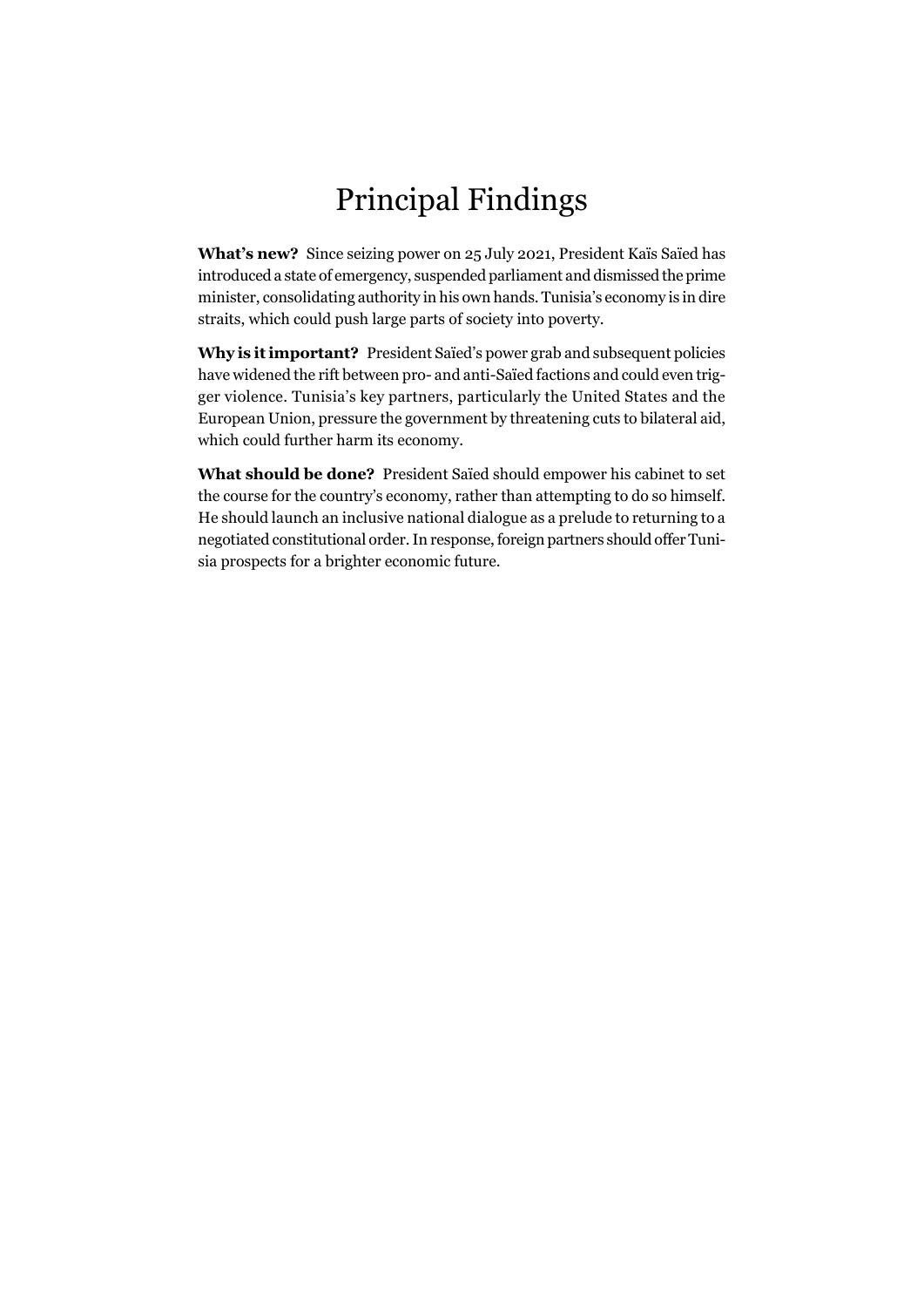**Middle East and North Africa Report N°232 6 April 2022** 

## *Executive Summary*

After President Kaïs Saïed's power grab on 25 July 2021, Tunisia faces the risk of unprecedented violence. The economic and social challenges are daunting, as the president – after partially suspending the constitution – has hardened his patriotic and populist discourse. In turn, the European Union and the United States have increased pressure on Saïed to reverse course, threatening reductions in aid that could exacerbate the crisis, in particular if the state is unable to pay off its foreign debt. This situation could further polarise the country, with pro-Saïed forces on one side and anti-Saïed elements on the other. The president may resort to repressive measures that could trigger severe unrest and heighten his political isolation, taking the country into uncharted waters. To prevent this outcome, Saïed should agree to a national dialogue and allow government ministers to take charge of economic policy. Tunisia's key partners should encourage the president to accept a return to a negotiated constitutional order by offering the prospect of a brighter economic future for the country.

President Saïed concentrated governing authority in his own hands after introducing a state of emergency on 25 July 2021. He suspended parliament, dismissed the prime minister and issued a decree regulating the state of emergency on 22 September. He also created a provisional Supreme Judicial Council that he placed under his control and dissolved the Assembly on 30 March 2022. Although Tunisians generally continue to enjoy civil liberties, many political figures, particularly from the Islamist-inspired groups An-Nahda and the Dignity Coalition, have been imprisoned, and most observers are worried about a drift toward authoritarianism.

The president remains popular, though opposition to him is growing. Saïed's backers, several thousand strong but dwindling in number, are pitted against an increasingly better organised anti-Saïed group that also has several thousand supporters. The former group mainly consists of pan-Arab nationalist militants, the far left and disadvantaged youth who see an uncertain future for themselves, as well as self-styled "sovereignists", who are nationalists hostile to An-Nahda. Saïed's most fervent supporters promote not just his consolidation of power but also his plan for a new political system, a type of grassroots democracy. The anti-Saïed group consists of Islamist activists and sympathisers, as well as independents, many of whom work in whitecollar professions that often opposed President Zine El Abidine Ben Ali (1987-2011). Fearing a slide back into autocracy, this faction is pushing for an end to the state of emergency. As these two groups oppose each other, political polarisation grows, due to both inflammatory posts on social media and a cycle of protests and counterprotests.

Meanwhile, the country is in a socio-economic tailspin. Saïed and Najla Bouden's government, which took office on 11 October 2021, have little room for macro-economic manoeuvre amid strong external pressures. The president has sole control over state policy, and sees the country's economic policy mostly through the prism of a moral mission to tackle corruption and "speculators", but so far has failed to balance the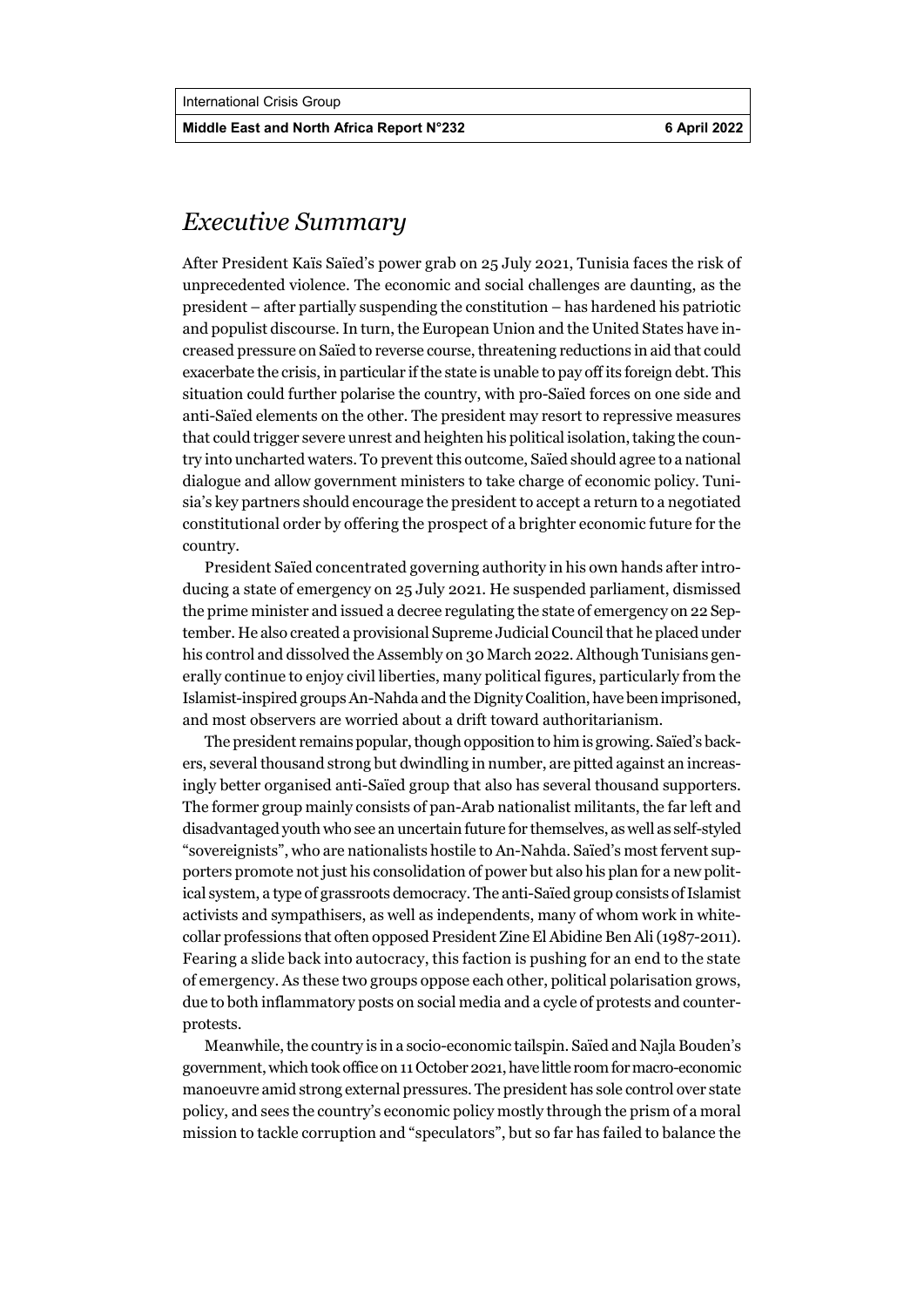national budget. By degrading Tunisia's sovereign rating, in mid-October and mid-March, respectively, rating agencies Moody's and Fitch practically sealed shut its access to global financial markets. At the start of 2021, the International Monetary Fund (IMF) declined to renew its loan facilities for Tunisia given the country's failure to produce a realistic reform strategy involving political, business and union representatives, or to meet preconditions such as the reduction of the public-sector wage bill. Without an agreement with the IMF in 2022, the country risks being unable to pay off its foreign debt.

Moreover, the U.S. and the European Union (EU), which took a particularly dim view of Saïed's power grab, have insistently called for a return to constitutional order. They are applying economic pressure that could lead to reductions in bilateral cooperation funds. Such moves, for example a reduction of bilateral aid, could push entire sections of society into poverty and fuel in the short to mid-term social and political tensions which could turn violent.

This multifaceted crisis – manifest in intensifying political polarisation, popular protest and international pressure – is unprecedented and perilous. In order to keep control, the president may ramp up repressive measures, particularly targeting civil society and business. His populist discourse could stir up animosity among his followers toward foreigners and the rich. Within the framework of his plans for a new political system, the promotion of his supporters to positions of local authority, combined with the dissolution of elected municipal governments, could even unleash violent local competition by upsetting the balance among clientelist networks. By grabbing power, making decisions without debate or dialogue, and pushing through anti-corruption measures that do little to improve the lives of most of the population, the president risks isolating himself politically, haemorrhaging support and potentially even exposing himself to being, in turn, ousted through non-constitutional means, which could make his power open for grabs with chronic destabilising effects.

To prevent such a scenario and to reduce polarisation, the president should launch a national political dialogue, in line with the repeated calls from political groupings, unions and associations. This dialogue should go beyond existing plans, such as the recently launched online consultation with citizens, and encompass a range of groups, including political organisations, trade unions and associations. This more inclusive and participatory dialogue should take place ahead of Saïed's scheduled constitutional referendum on 25 July 2022, to bring the president in closer touch with actors on the ground and help prevent further localised tensions. It would also give more of society a voice in developing and ratifying a program of realistic economic reforms.

In the meantime, Saïed should review Decree 117 of 22 September 2021 on the subject of emergency measures. He should give Prime Minister Bouden sufficient leeway to appoint ministers to draw up a strategy for the economy. Doing so would help negotiations with the IMF, the success of which appears essential as a means of averting a loan default in the medium term.

Tunisia's main international partners, particularly the EU and the U.S., should dial back their pressure to avoid causing further damage to the country's socio-economic situation. If the president, after launching a national dialogue, includes a return to a